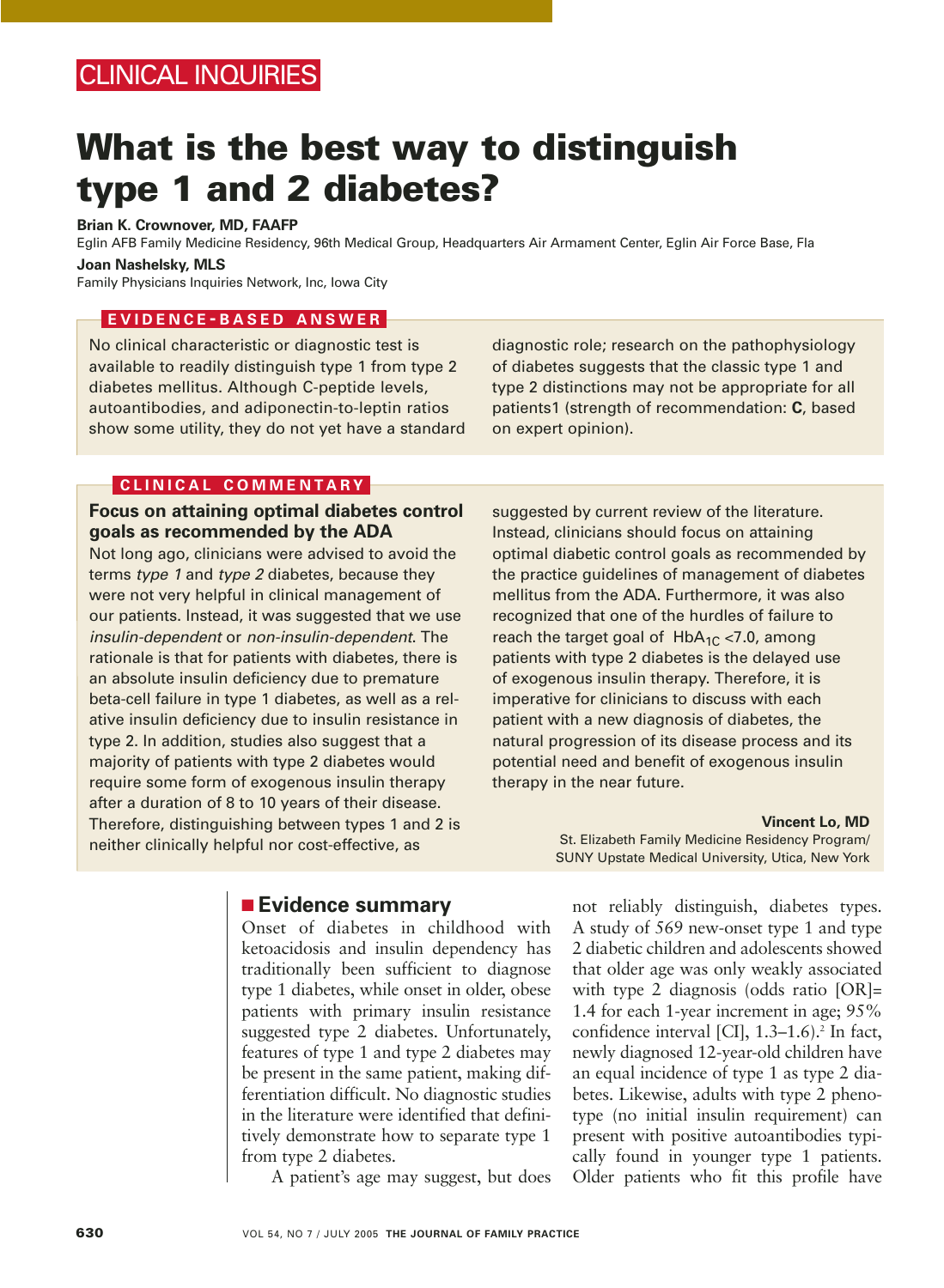been classified as type 1.5 diabetes or latent autoimmune disease in adults (LADA).<sup>3</sup>

A history of diabetic ketoacidosis (DKA) also does not reliably distinguish between types 1 and 2. A retrospective chart review gathered data on adults over 18 years of age who were admitted for DKA in a urban US hospital. Many patients with DKA were subsequently diagnosed with type 2 diabetes. Rates of type 2 diabetes in patients with DKA varied by race: 47% of Hispanics, 44% of African Americans, and 17% of Caucasians had type 2 diabetes.4

The overlapping presence of autoantibodies in both types of diabetes limits their use (**TABLE**). Autoantibodies do predict an earlier need for insulin. One prevalence study of 101 type 2 adult patients found 20% were positive for glutamic acid decarboxylase autoantibody (GADAb), which was positively associated with insulin dependence at 4 years postdiagnosis (OR=5.8; 95% CI, 1.8–18.9).<sup>5</sup> Eighty percent of patients with autoantibodies required insulin compared with 41% of patients without autoantibodies. Another study in young adults with type 2 or unclassified diabetes from Sweden found 93% of patients who were GADAb+ required insulin at 3 years, compared with 51% who were GADAb– (OR=18.8; 95% CI, 1.8–191).<sup>6</sup>

One motivation to study autoantibody testing is a potential benefit in preserving pancreatic function. Kobayashi proposed treating those with autoantibody-positive diabetes (presumed type 1 or type 1.5) with insulin immediately, while initiating oral medications in those who test negative (presumed type 2 diabetes). This approach lacks significant patient-oriented outcome data, but his small RCT of 55 patients was encouraging. With a 3-year follow-up rate of 89%, early insulin use in GADAb+ patients preserved C-peptide levels and possibly prolonged pancreatic beta cell survival.<sup>7</sup> Insulin dependency, defined as needing insulin for survival, occurred in 47% of controls (who received oral sulfonylureas) and only 13% of patients receiving insulin (number needed to treat [NNT]=  $4$ ;  $P=.043$ ).<sup>7</sup> The theoretical bene-

# **TABLE 1**

| <b>Antibody markers and diabetes type</b>                                    |                |
|------------------------------------------------------------------------------|----------------|
| PREVALENCE OF ANY AUTOANTIBODY MARKER                                        | <b>PERCENT</b> |
| Newly diagnosed type 1 (Caucasian)                                           | $73 - 90$      |
| Newly diagnosed type 1 (African or Asian)                                    | 50             |
| Newly diagnosed type 2 (Caucasian)                                           | $3 - 22$       |
| Healthy individuals                                                          | $1 - 2$        |
| Source: Wingfield et al 2004 <sup>1</sup> and Maron et al 1996. <sup>3</sup> |                |

fit is that if beta cell exhaustion can be delayed, endogenous insulin production could be maintained to assist prevention of damaging postprandial glucose spikes.

Although daily variation in serum insulin levels limits its use, C-peptide levels show more promise. Random C-peptide levels were superior to fasting or glucagon stimulated levels in 1093 patients, who were followed for 3 years to confirm insulin requirements. Using a receiver operating characteristic (ROC) curve, the area under the curve for random C-peptide levels to distinguish diabetes types was 0.98 (95% CI, 0.97–0.99).<sup>8</sup> For patients under the optimal cutoff of 0.5 nmol/L, the positive predictive value was 96% for diagnosing type 1 and the likelihood ratio was 22.5.

Finally, the ratio of adiponectin to leptin hormone may show diagnostic merit. Adipocytes secrete adiponectin which acts as an insulin sensitizer, antiatherogenic and anti-inflammatory agent. Obesity and type 2 phenotype correlate with lower levels of adiponectin, but are associated with higher levels of leptin hormone, another molecule secreted by adipocytes. A recent case-control study of children aged 6 to 21 years analyzed adiponectin and leptin hormone levels in patients with classical type 1 and 2 diabetes, as determined by 2 pediatric endocrinologists; interestingly, 29% of the type 1 patients were autoantibody negative.<sup>9</sup> After plotting a ROC curve, they found the area under the curve was 0.97 (95% CI, 0.93–1.00). At an adiponectinto-leptin ratio cutoff less than 0.7, they

# **FAST** TRACK

**The classic type 1 and type 2 distinctions may not be appropriate for all patients**